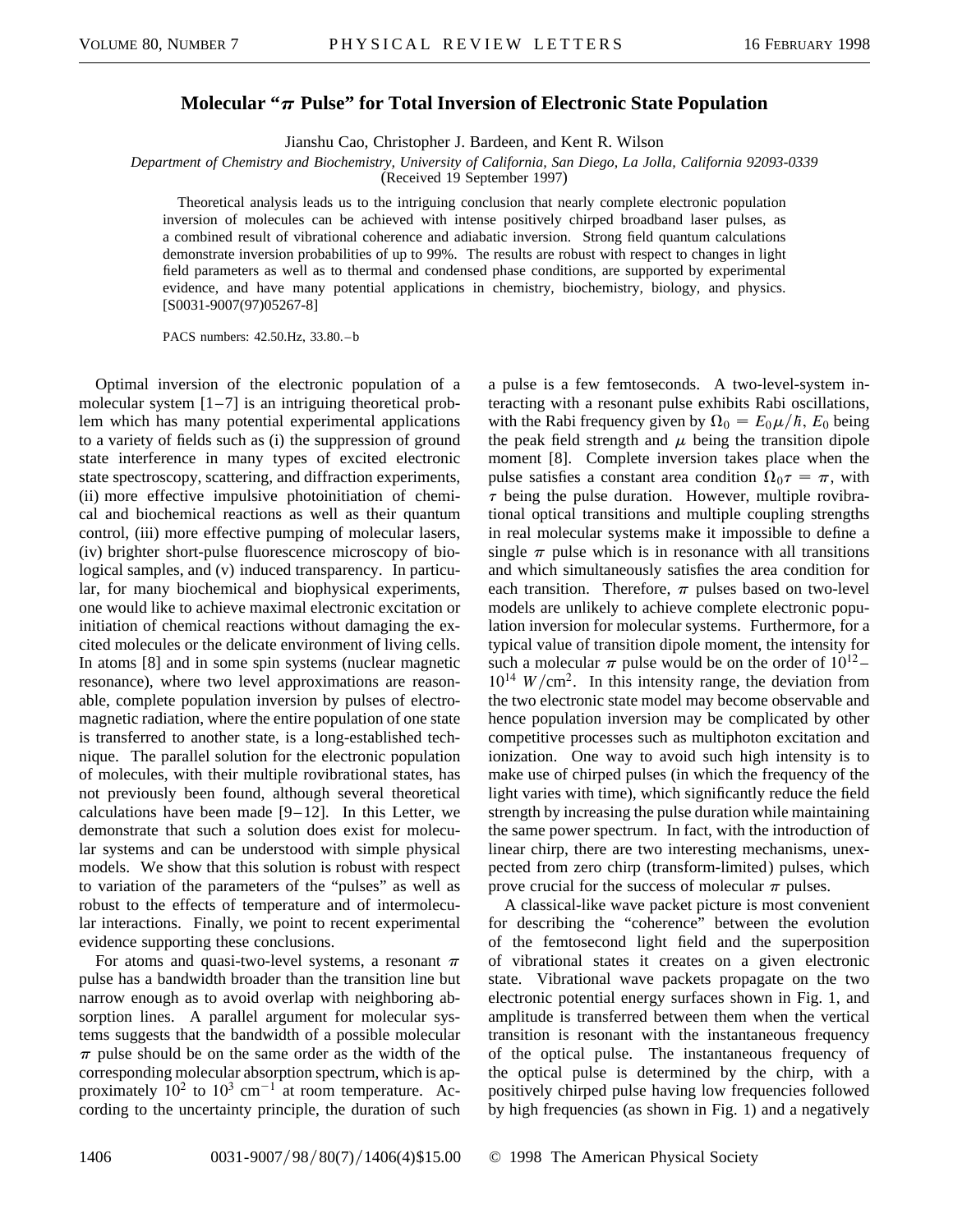

Interatomic distance (R)

FIG. 1. Illustration of wave packet motion induced by a femtosecond pulse and its coupling to the chirped laser field. Optimal electronic state inversion occurs when the evolution of light frequency is opposite to the evolution of resonant frequency due to wave packet motion, in the sense that the instantaneous peak photon energy is increasing with time (positive chirp,  $c' > 0$ ) while  $V_e - V_g$  for the molecular wave packet is decreasing. The inset is a schematic positively chirped electric field.

chirped pulse having high frequencies before low. In the Franck-Condon region, the ground state potential energy surface is relatively flat, while the excited state surface is sloped, resulting in an initially excited wave packet which gains momentum and accelerates downward such that its resonant frequency  $V_e - V_g$  decreases with time. This time-dependent transition energy, which results from the multilevel nature of the molecular system and has no analog in the theory of two-level systems, couples to the time-dependent light pulse frequency and their interaction determines the effectiveness of population transfer to the excited state. For the case of a positively chirped pulse, by the time the Rabi oscillation starts to cycle the excited electronic population back to the ground surface, the pulse has become off resonant with the moving wave packet it created and can only pump more amplitude up to the excited state. In contrast, a negative chirp (where the photon energy decreases with time) can follow the motion of the wave packet and hence cycle the excited electronic population back to the ground surface. This wave packet picture has been used by Ruhman and Kosloff [13] to explain intrapulse pump-dump mechanics and by Cerullo, Bardeen, Wang, and Shank [14] to explain the chirp dependence of dye fluorescence. A positively chirped pulse discriminates against the pump-dump sequence of photon interactions which occurs for both transform limited pulses and negatively chirped pulses.

Though the above argument is based on vibrational coherence, positive chirp is effective for electronic state inversion in any molecular system, including rotational and vibrational wave packets, gas phase and condensed phase samples, and even dissipative systems. In fact, by virtue

of a simple four-level model [15], we can demonstrate a universal principle: As long as the eigenenergy spectrum is bounded from below and the initial configuration is a thermal distribution on the ground electronic surface, a positively chirped pulse is always more efficient for population inversion than zero chirp (transformed-limited) or negatively chirped pulses.

In addition to the positive chirp effect, adiabatic inversion due to chirp also becomes substantial in the picosecond regime. When the frequency sweep is much lower than any other time scale, molecular systems respond to the frequency sweep as an adiabatic parameter rather than a dynamical variable. Thus, for adiabatic inversion, the frequency sweep should be accomplished over a sufficiently long duration, ideally in the picosecond regime, in order to lock the adiabatic electronic states. Further, if the frequency sweeps from below the lowest transition frequency of the absorption spectrum to above the highest frequency of the absorption spectrum, adiabatic passage can switch the electronic states, giving rise to complete electronic population inversion [8]. A diabatic population inversion has been demonstrated for a subset of eigenstates on the ground electronic surface [3–5]. Here, we predict that chirped pulses with broader bandwidths than used before can invert essentially the complete electronic population. Since the adiabatic effect is independent of the sign of the chirp, the combination of the positive chirp effect and the adiabatic frequency sweeping effect makes intense positively chirped pulses with broad bandwidth the optimal choice for molecular " $\pi$  pulses."

To verify our proposal and to test the feasibility of such pulses under thermal and condensed phase conditions, we present example numerical results of strong field quantum calculations for the  $X(\Sigma^+) \to A(\Sigma^+)$  transition [16] of LiH, results which have been confirmed by calculations on other molecules. The wave functions are expanded as  $\Sigma_{JM}$   $R_J Y_{JM}$ , where  $Y_{JM}$  are spherical harmonics and *RJ* are the associated radial functions. Rotational and vibrational effects including the rovibrational coupling are taken into full consideration and are treated exactly by nonperturbative quantum mechanics. The set of radial wave functions labeled with *J* is propagated with a small time step of less than 0.1 fs through the Fourier transform method [17].

The electric field of the light is described by a Gaussian functional form

$$
E(t) = E_0 \exp\left[-\frac{t^2}{2\tau^2} - i\omega_0 t - ic\frac{t^2}{2}\right], \quad (1)
$$

where  $E_0$ ,  $\omega_0$ ,  $\tau$ , and *c* are the amplitude, carrier frequency, pulse duration, and linear temporal chirp rate, respectively. The Fourier transform of this field is given by<br>  $\tilde{E}(\omega) = \tilde{E}_0 \exp\left[-\frac{(\omega - \omega_0)^2}{2\Gamma^2} - ic'\frac{(\omega - \omega_0)^2}{2}\right],$  (2) 2 ∏ , (2)

where  $\Gamma$  is the bandwidth and  $c^{\prime}$  is the linear frequency chirp rate [18]. We use a carrier frequency of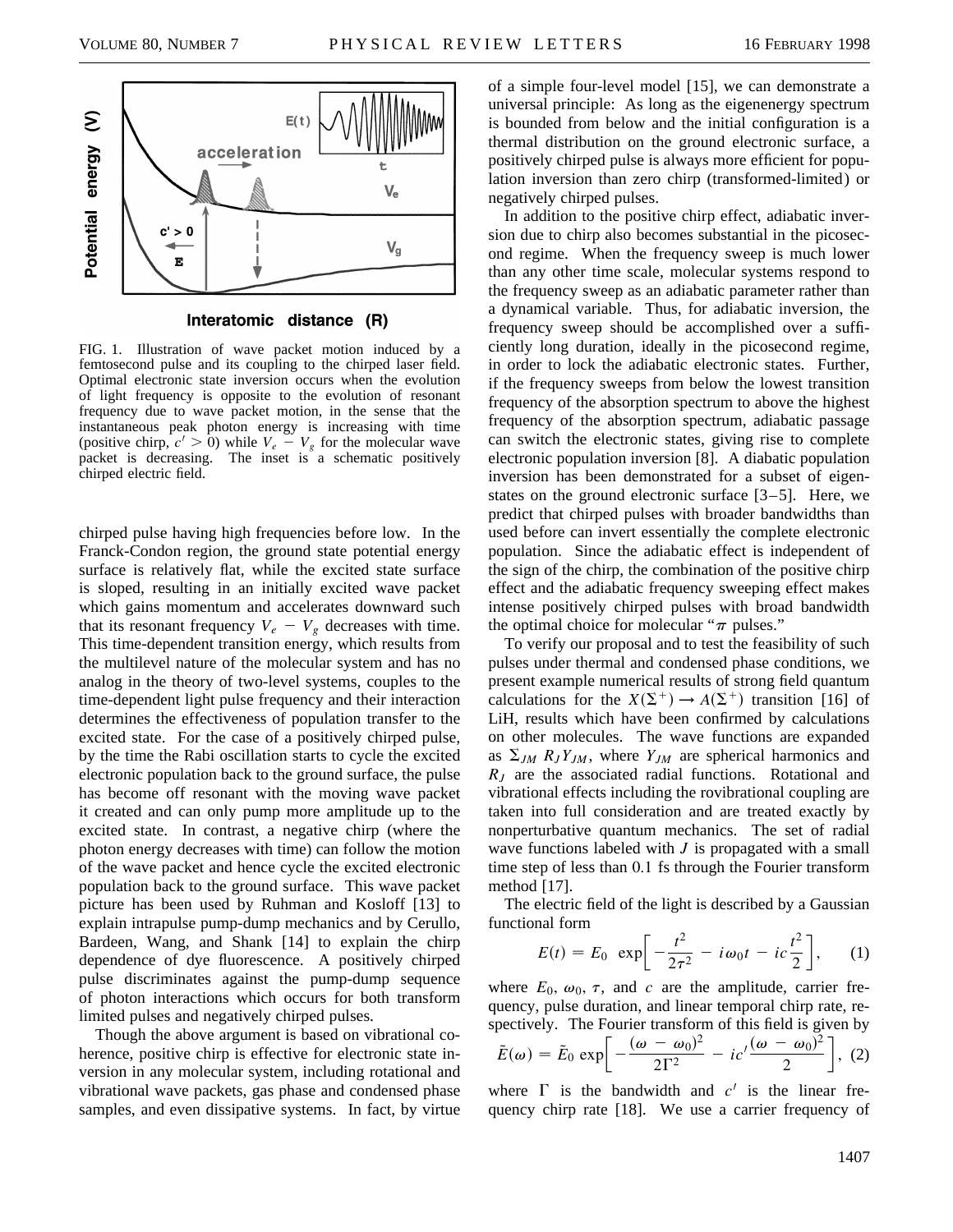$\omega_0 = 29.027$  cm<sup>-1</sup> and a bandwidth of  $\Gamma = 1000$  cm<sup>-1</sup>, which, in the transform limit (zero chirp), corresponds to which, in the transform limit (zero emp), corresponds to  $\tau = 5$  fs, or equivalently a pulse FWHM of  $2\sqrt{\ln 2}\tau =$ 8.3 fs. To match the experimental conditions,  $c<sup>1</sup>$  is varied for a fixed power spectrum. For the given bandwidth  $\Gamma$ , by chirping the pulse, we increase the pulse duration according to  $\tau^2 = 1/\Gamma^2 + \Gamma^2 c^2$ , change the temporal linear chirp rate by  $c = c'\Gamma^2/\tau^2$ , and decrease the peak intensity, because the integrated intensity  $P_0 =$  $\tau E_0^2$  is a conversed quantity. For example, when  $c' =$  $\pm 4 \times 10^{-5}/\text{cm}^{-2}$ , the  $\tau = 5$  fs transform-limited pulse is stretched to a chirped  $\tau = 200$  fs pulse and accordingly, the peak intensity is reduced by a factor of 40.

The resulting inversion probability for LiH molecules is plotted as a function of linear frequency chirp rate  $c<sup>1</sup>$  in Fig. 2 for two values of peak intensity. The inversion probability is the probability for the initially ground electronic state system to be on the excited electronic state after the pulse. The initial state for Fig. 2 is assumed to be the ground vibrational, rotational, and electronic state, that is,  $\nu = M = J = 0$ . As can be seen, the positive chirp consistently leads to high inversion probabilities, with complete inversion of over 99% for the higher intensity curve. For comparison, the inversion probabilities for the transform-limited  $\tau = 5$  fs pulses are 61% and 53% for the two curves. As expected, there is an overall increase of inversion probability with the absolute value of the chirp on both the negative and positive sides because of the adiabatic frequency sweeping effect and a sharp increase as one moves away from zero chirp toward the positive side because of the positive chirp effect. The valleys and peaks on the negative half of the plot are the result of the intrapulse pump-dump mechanism and the vibrational oscillation on the excited

electronic surface. Simulations demonstrate that the large inversion probability is robust with respect to variations of molecular " $\pi$  pulse" parameters such as the amount of positive chirp  $c'$  (see the upper curve in Fig. 2) and pulse intensity  $|\tilde{E}(\omega)|^2$  (above a sufficiently high value), as well as moderate variations of carrier frequency  $\omega_0$  and bandwidth  $\Gamma$ .

The inversion is also robust with respect to thermal and condensed phase conditions. In Fig. 3(a), the inversion probability is given as a function of temperature. At each temperature, the probability is averaged over the relevant initial vibrational ( $\nu = 0, 1$ ) and rotational ( $0 \leq J \leq$  $10, M \leq J$  quantum numbers on the ground electronic surface, and weighted by the Boltzmann distribution function. The inversion probability for the  $M = J$  initial state for linearly polarized light is relatively small in comparison with other initial states but does not effect the overall inversion probability which is an average over *M* and *J* quantum numbers. Although there is a noticeable probability decrease with temperature, nearly complete inversion with a probability above 99% is maintained up to 500 K. It is clear from our analysis that, as the absorption bandwidth increases with temperature, one should broaden the pulse spectrum accordingly, to sustain the high inversion probability.

Electronic dephasing, which represents the random fluctuations of electronic transition frequencies, has a short time scale of tens to hundreds of femtoseconds in dense environments, and hence is capable of undermining the phase modulation induced by the chirp. In Fig. 3(b), the inversion probability for LiH with the initial quantum number  $\nu = J = M = 0$  is plotted as a function of electronic dephasing time  $T_2$ . Here, a stochastic phase



FIG. 2. Plot of the inversion probability of LiH as a function of linear frequency chirp rate for a fixed power spectrum with  $P_0 = 100 \text{ mJ/cm}^2$   $(I_0 = 5 \times 10^{11} \text{ W/cm}^2)$  and  $P_0 =$ 10 mJ/cm<sup>2</sup>, ( $I_0 = 5 \times 10^{10}$  W/cm<sup>2</sup>). The peak intensity is labeled for the  $\pm 4 \times 10^{-5}/\text{cm}^2$  linear frequency chirp rate and increases as the chirp rate decreases.



FIG. 3. (a) Plot of LiH inversion probability as a function of temperature, for  $\tau = 100$  fs,  $c' = 2 \times 10^{-5}/\text{cm}^2$ ,  $P_0 =$ 8 mJ/cm<sup>2</sup> ( $I_0 = 8 \times 10^{11}$  W/cm<sup>2</sup>). (b) Plot of LiH inversion probability as a function of electronic dephasing time  $T_2$  for  $\tau = 50$  fs,  $c' = 1 \times 10^{-5}/\text{cm}^2$ ,  $P_0 = 10 \text{ mJ}/\text{cm}^2$  ( $I_0 = 2 \times$  $10^{12}$  W/cm<sup>2</sup>).